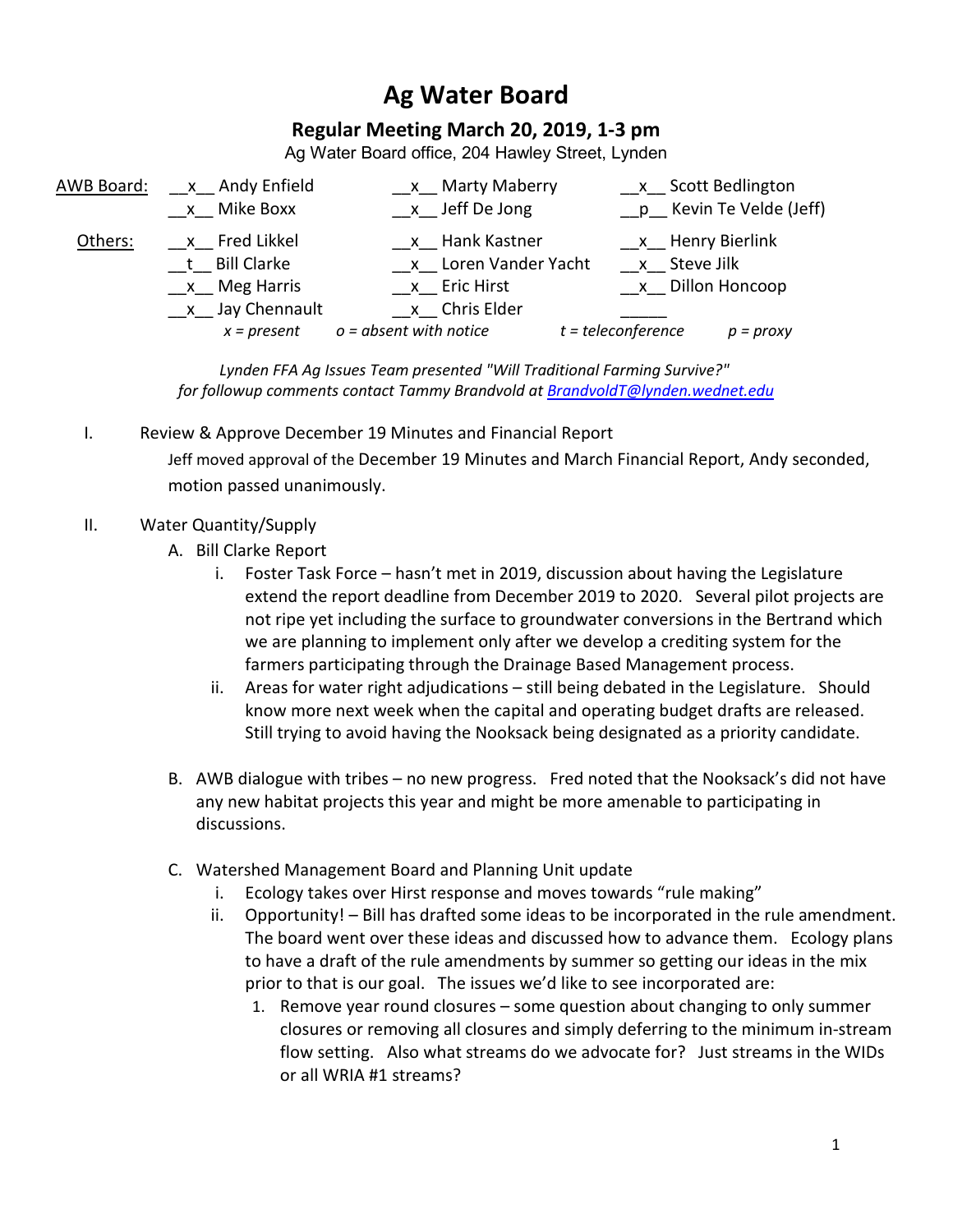- 2. Anticipate Foster changes it is likely that the rule amendment will be in place before the Foster Task Force and the Legislature makes adjustments to the Water Code to address the concerns in *Foster*. Adding a clause to the Nooksack rule that anticipates Water Code changes would provide the flexibility to Ecology they don't have now.
- 3. Identifying management tools adding language to the rule that allows Ecology to approve use of the management tools we develop so long as the net effect does not decrease stream flows.
- iii. Plan to advance these ideas Bill suggested finalizing our ideas, adding a cover memo illustrating the purpose for these changes, and shopping them to local partners including all members of the Water Management Board and Ecology.
- iv. Understanding the minimum flow rule Jay Chennault brought a portion of his presentation to the Baker to Bay Symposium illustrating how the flow rule may be effected by climate change. It also points out that out-of-stream uses do not have a large effect on the river meeting minimum in-stream-flows. He estimated that water use may cause the stream to go below minimum flows between 7-9 days annually.
- v. Measurement Jay also noted that only 4 of the 30+ streams with flow rules have operating stream gauges (Hutchinson, Middle Fork, Bertrand, and mainstem at Ferndale). Ecology has several more but many are inactive. Costs of USGS gauges are approximately \$20k for installation and \$21k annually for O/M.
- vi. Planning Unit
	- 1. updating Management Plan
	- 2. cooperation with Drainage District caucus Loren was present to represent the DID concerns in our discussions.
- D. County pilot program idea Heather Good, Public Works Heather noted the County has allocated \$50k in 2019 towards addressing water use efficiencies. This was the result of urging by the Environmental caucus through the Planning Unit. The County is seeking ideas on how to best apply these funds. Residential and irrigation were the primary areas they planning to focus. She acknowledged the relinquishment hurdle and asked if there were ways the County could help reduce its impact. Other ideas were research project demonstrating new irrigation techniques like pulsing which would result in improve water use efficiency. Irrigation system evaluations are available through WSU's WISE program operating out of Skagit County Extension. The use of Trust Water was discussed. It is an option but since most farmers with water saved through efficiencies also have fields that need additional water rights, or neighboring fields need water, a local water bank makes more sense.
- E. Drainage Based Management
	- i. Expect Ecology funding should know by next week when the State budget drafts are released.
	- ii. Puget Sound Partnership Near Term Action funding possible The PUD is coordinating the Water Supply NTA as well as the California Creek Augmentation